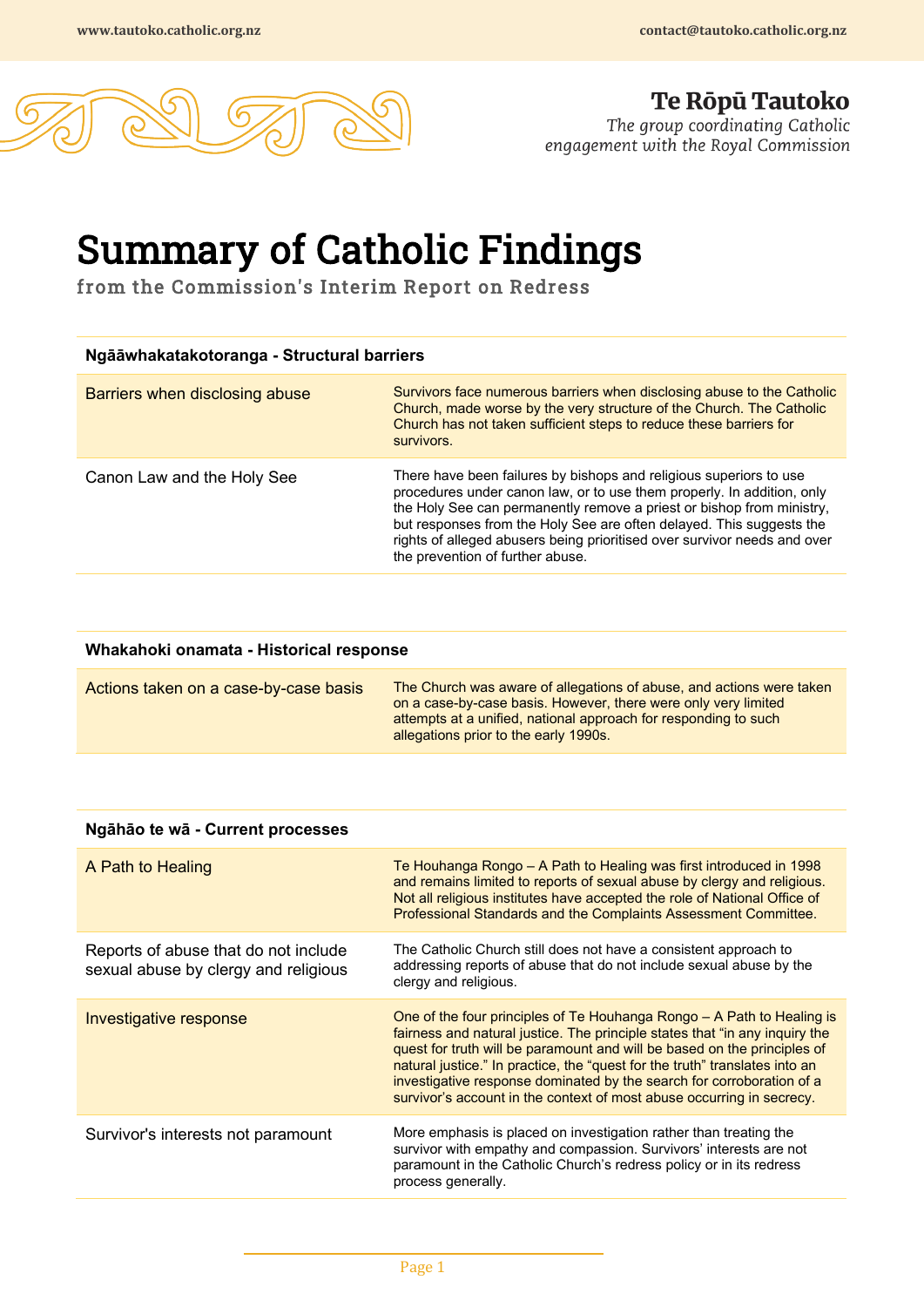

| Poor record keeping, culture of secrecy<br>and lack of interest | Prior to the inquiry, the Catholic church had generally not attempted to<br>collect or analyse information about reports of abuse, including about<br>the prevalence of abuse. Poor record-keeping, a culture of secrecy and<br>an apparent lack of interest or inclination to understand the nature and<br>extent of abuse has meant the church leaders had limited insight into<br>systemic issues impacting the safety of those in its care. |
|-----------------------------------------------------------------|-------------------------------------------------------------------------------------------------------------------------------------------------------------------------------------------------------------------------------------------------------------------------------------------------------------------------------------------------------------------------------------------------------------------------------------------------|

| Religious institutes have autonomous<br>power over redress outcomes | In the context of church processes, despite the existence of the<br>National Office of Professional Standards and the Complaints<br>Assessment Committee, bishops and leaders of religious institutes still<br>have authority over redress outcomes following an investigation<br>process. Dioceses and religious institutes still have entirely autonomous<br>power and authority over redress outcomes following an investigation<br>process. |
|---------------------------------------------------------------------|-------------------------------------------------------------------------------------------------------------------------------------------------------------------------------------------------------------------------------------------------------------------------------------------------------------------------------------------------------------------------------------------------------------------------------------------------|
| Appeals limited to a review under APTH                              | Individuals seeking redress have no way to appeal against the decision<br>of the Complaints Assessment Committee. They are limited to a review<br>of process under Te Houhanga Rongo - A Path to Healing.                                                                                                                                                                                                                                       |

| Whai wā - Accessibility                                          |                                                                                                                                                                 |
|------------------------------------------------------------------|-----------------------------------------------------------------------------------------------------------------------------------------------------------------|
| No incorporation of Pacific People's<br>worldviews               | While the Catholic Church has a significant Pacific community, there<br>has been no incorporation of Pacific peoples' worldviews into any<br>redress processes. |
| Incorporated limited measures for Deaf<br>and disabled survivors | The Catholic Church has incorporated limited measures to increase<br>accessibility of reporting and redress process for Deaf and disabled<br>survivors.         |
| Catholic Church has not proactively<br>sought out survivors      | The Catholic Church has generally not proactively sought out those who<br>were abused in the care of the Church.                                                |

## **Te whakamahinga o te Tiriti - Application of te Tiriti**

| Tikanga Māori and te ao Māori values<br>not sufficiently incorporated | The Catholic Church has policies that emphasise its commitment to<br>biculturalism, but it does not sufficiently involve Maori designing.<br>implementing or reforming its redress process, or incorporate tikanga<br>Māori or te ao Māori into its redress process. |
|-----------------------------------------------------------------------|----------------------------------------------------------------------------------------------------------------------------------------------------------------------------------------------------------------------------------------------------------------------|
|-----------------------------------------------------------------------|----------------------------------------------------------------------------------------------------------------------------------------------------------------------------------------------------------------------------------------------------------------------|